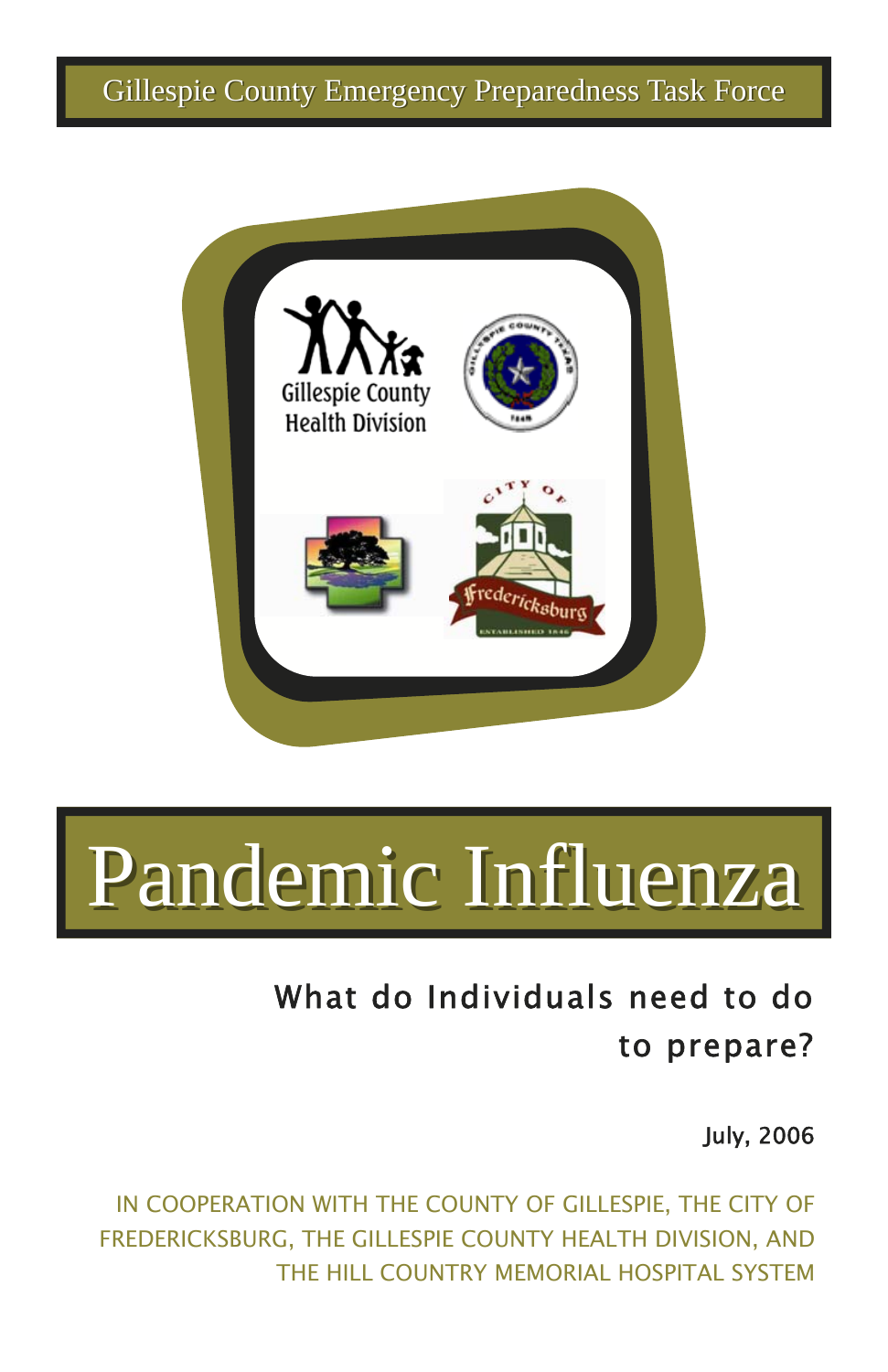#### **Bird Flu, Seasonal Flu, Pandemic Flu, What's the Difference?**

**Bird flu,** or avian flu, is caused by a large group of different influenza viruses which occur naturally in wild birds. Domesticated birds may become infected by direct contact with infected waterfowl or other infected poultry or

through contact with dirt or cages that have been contaminated with the virus. In rare cases, these viruses can infect other species, including humans. Once in awhile, a very severe strain emerges, such as the current strain moving around the world, known as H5N1.



#### **Seasonal flu** is a conta-

gious respiratory illness caused by influenza viruses infecting humans. Generally, the people who are most susceptible to severe illness and death are the very young and the elderly. Most people recover within one week.

**Pandemic flu** is a global outbreak, or pandemic, of a highly infectious and severe strain of influenza virus that has been adapted to humans and spreads easily from person to person. Pandemic flu causes severe illness across all age groups. H5N1, the current strain of bird flu, could become a pandemic strain, but at this time it cannot be easily passed from person to person.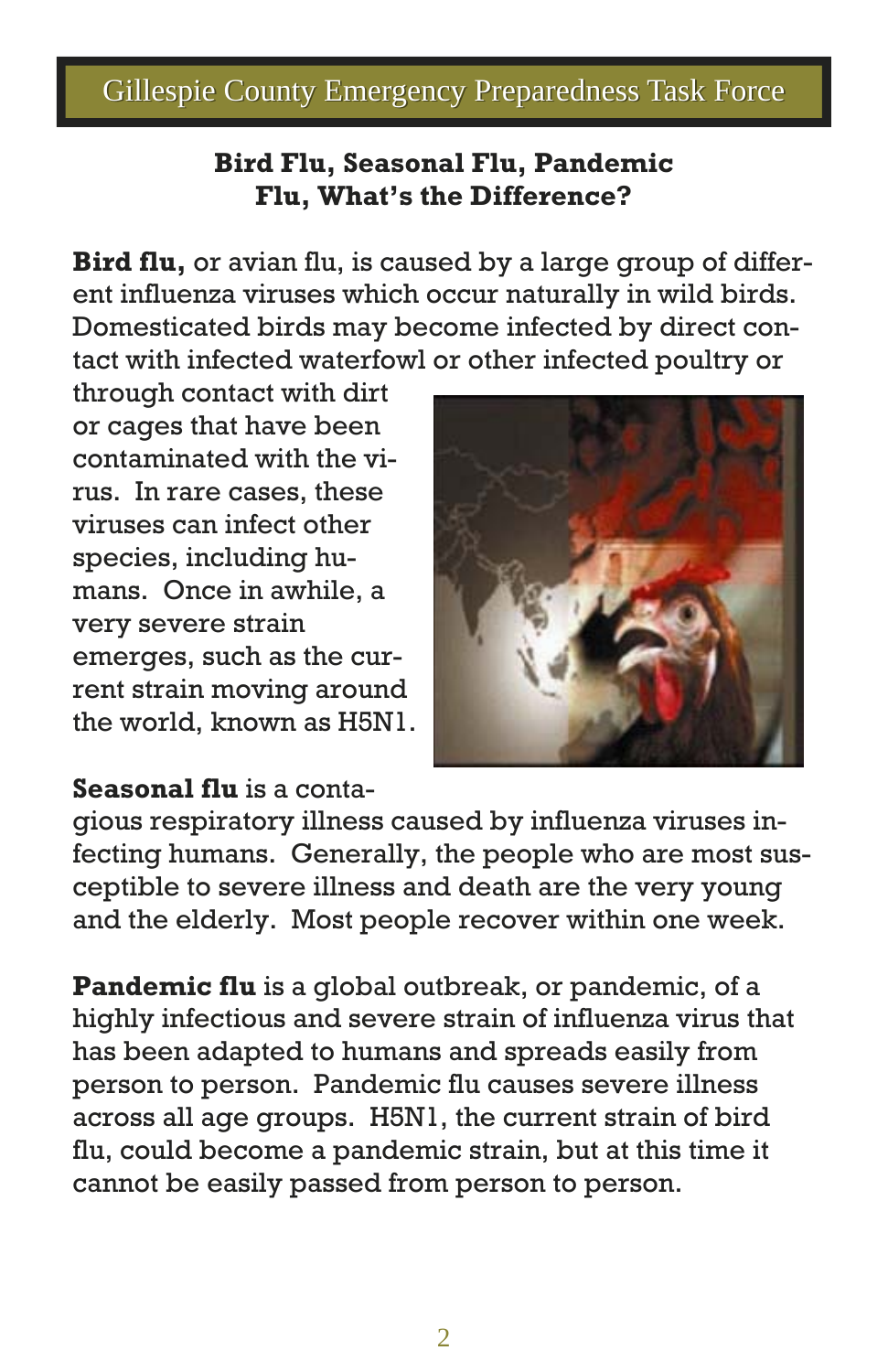### **The FACTS about Bird Flu**

### **How do people become infected with avian influenza viruses?**

Humans become infected from direct or close contact with infected poultry (chicken, ducks, and turkeys) or surfaces contaminated with secretions and excretions from infected birds.

#### **Should I wear a surgical mask to prevent exposure to avian influenza?**

Currently, wearing a mask is not recommended for routine use for preventing influenza exposure.

### **Is there a risk for becoming infected with avian influenza by eating poultry?**

No. There is no evidence that properly cooked poultry or eggs can be a source of infection for avian influenza viruses.

#### **We have a small flock of chickens. Is it safe to keep them?**

Yes. In the United States there is no need **at present** to remove a flock of chickens because of concerns regarding avian influenza.

#### **What can I do to reduce the risk for infection from wild birds in the United States?**

Observe wildlife, including wild birds, from a distance. Avoid touching wildlife. If there is contact with wildlife do not rub eyes, eat, drink, or smoke before washing hands with soap and water. Do not pick up diseased or dead wildlife.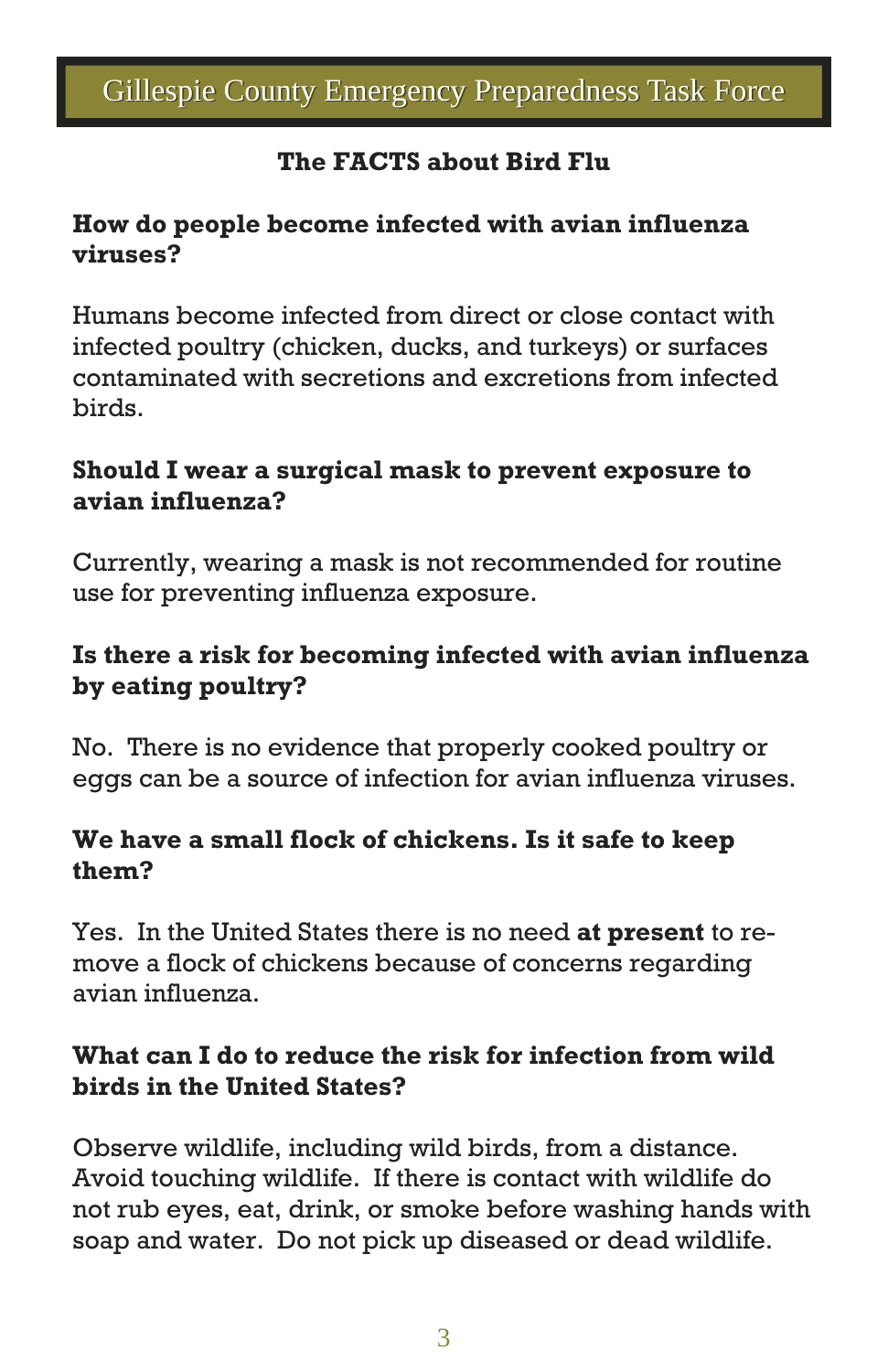## Pandemic Influenza is not Your usual Seasonal Flu

| <b>Seasonal Influenza</b>                                                                                                         | <b>Pandemic Influenza</b>                                                                                                                 |
|-----------------------------------------------------------------------------------------------------------------------------------|-------------------------------------------------------------------------------------------------------------------------------------------|
| Occurs yearly,<br>October - March                                                                                                 | Occurs in cycles of 10-40<br>years, any time of the year                                                                                  |
| Affects 5-20% of the popu-<br>lation, particularly the eld-<br>erly, infants, and people<br>with existing medical con-<br>ditions | Affects 25-50% of the popu-<br>lation, particularly healthy<br>young adults                                                               |
| In the US, kills 36,000-<br>40,000, with most deaths in<br>the high risk groups                                                   | In the US, 70,000 deaths<br>(1957-58) to 500,000 deaths<br>(1918)                                                                         |
| Illness usually lasts 5-7<br>days with full recovery by<br>2 weeks                                                                | More severe illness, for<br>longer period                                                                                                 |
| Vaccine available based<br>upon currently circulating<br>virus strains                                                            | Caused by a new virus<br>strain, no vaccine would be<br>immediately available. New<br>vaccine production requires<br>at least six months. |
| Antiviral drugs have<br>proven useful against cur-<br>rent virus strains                                                          | Antiviral drugs may be in<br>short supply or may not be<br>as effective against a pan-<br>demic strain                                    |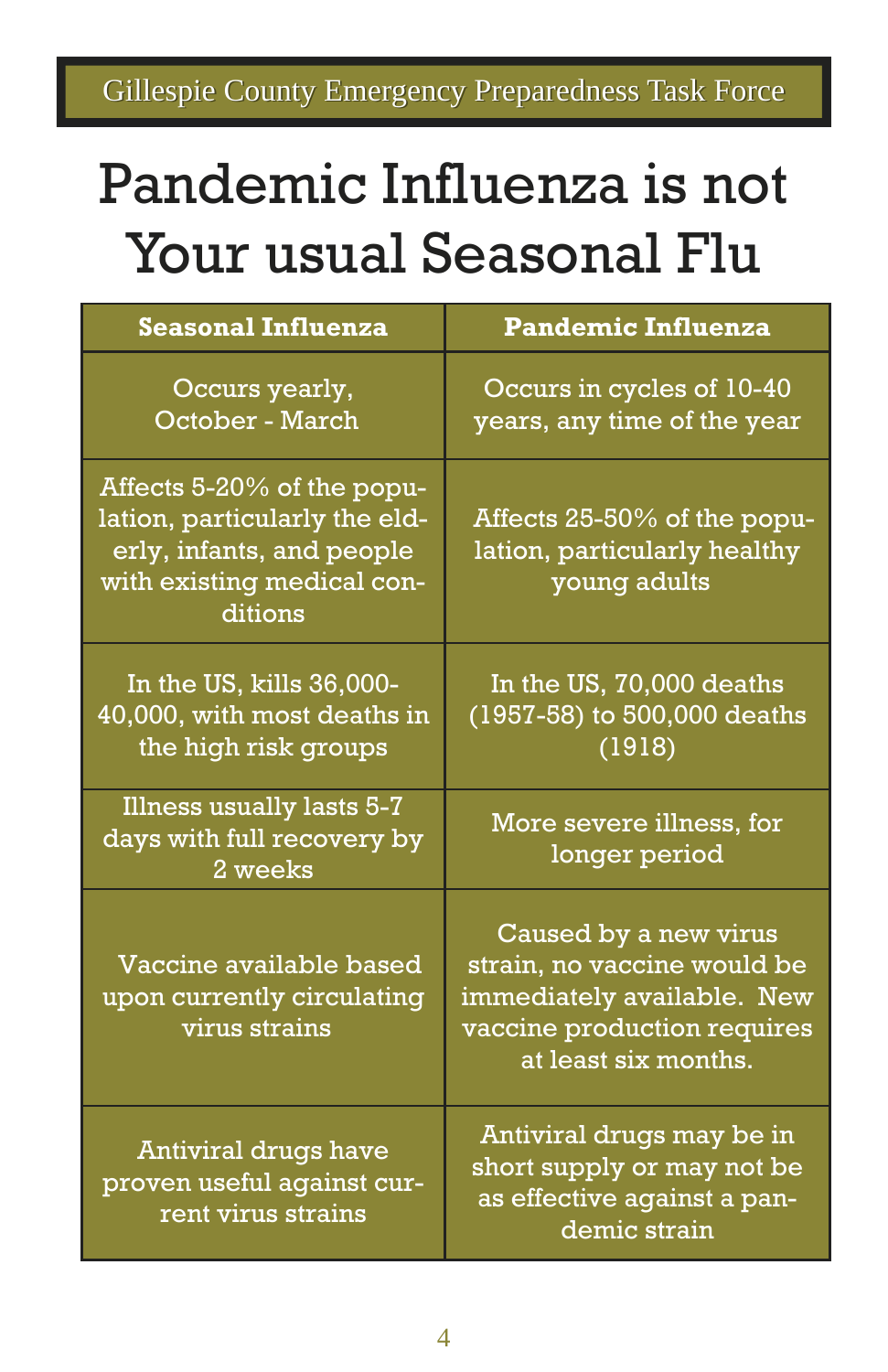### **How will a Pandemic affect Fredericksburg and Gillespie County?**

The arrival of pandemic flu in our community is not likely to hit in one burst, but rather be a slower, developing process. By the time a fullscale pandemic occurs, 30-50% of our population may become ill, which would have a huge impact on our community.

Increased awareness will help us to stop the spread of this disease and limit the number of people who get sick. Local public health officials keep in constant contact with state, fed-

eral, and international public health epidemiologists who monitor the pandemic flu situation worldwide. The City of Fredericksburg and Gillespie County will release information



to the community through a variety of outlets, including TV, radio, print, and the internet. Keep Informed!

www.fbgtx.org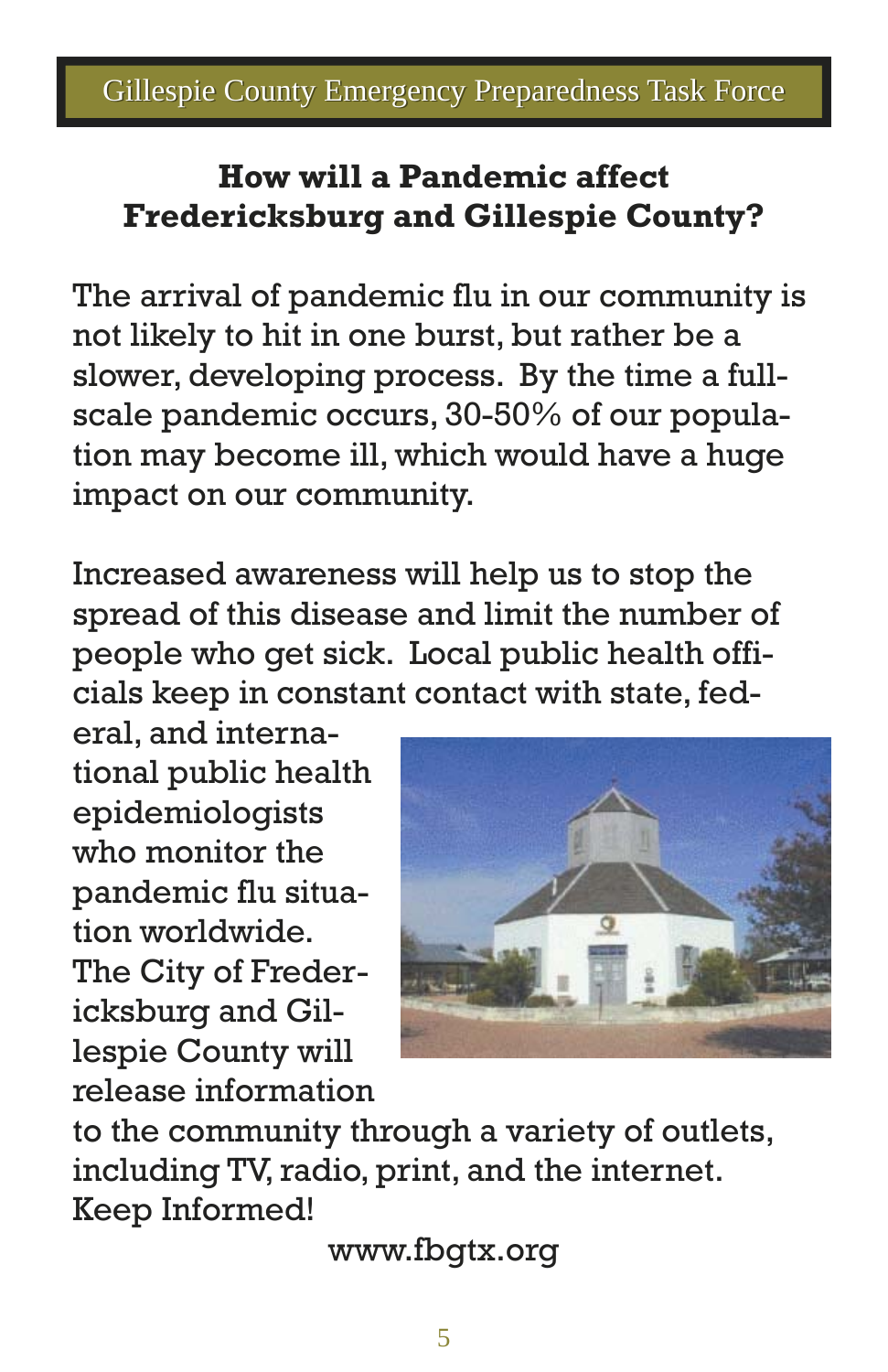### **How Do I know If I Have Flu?**

*The flu is easily spread from person to person when an infected person coughs or sneezes. A mask helps prevent a sick person from passing on the virus, but is not recommended for those who are not sick.* 

Typical flu symptoms include:

- fever (usually over  $100.4^{\circ}$ F)
- dry cough
- headache
- extreme tiredness
- sore throat
- runny or stuffy nose
- muscle aches
- stomach symptoms, such as nausea, vomiting, and diarrhea, also can occur but are more common in children than adults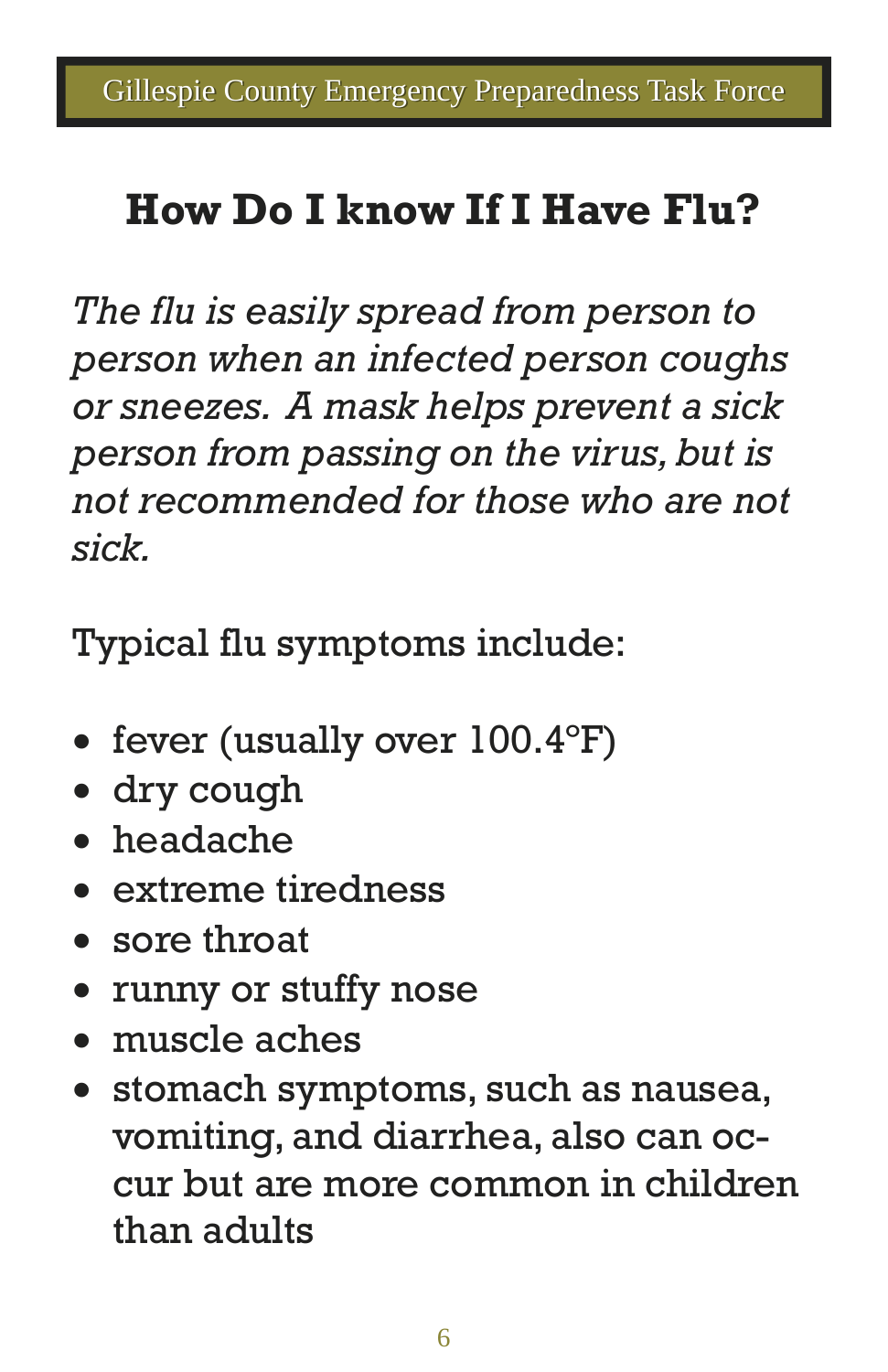### **Protect Your Family's Health**

*A vaccine for Pandemic Flu may NOT be available immediately. If not, personal protective measures will be critical. Stay healthy. Stop the spread of germs. Follow these basic hygiene precautions:* 

- Avoid touching your mouth, nose, and eyes.
- Cover your mouth and nose with tissue when coughing and sneezing. If you don't have a tissue, cough and sneeze into your sleeve. Throw away tissues after use!
- Frequently wash hands in warm water (15-20) seconds). Use an alcohol-based hand cleanser when hand washing is not possible.
- Limit personal contacts when sick. Be conscious of casual handshakes, or a kiss on the cheek.
- Get plenty of sleep. Eat nutritious foods. Exercise.
- When ill, stay home from work, school, or places where there are many people such as grocery stores and movie theaters
- See www.fbgtx.org for more information.

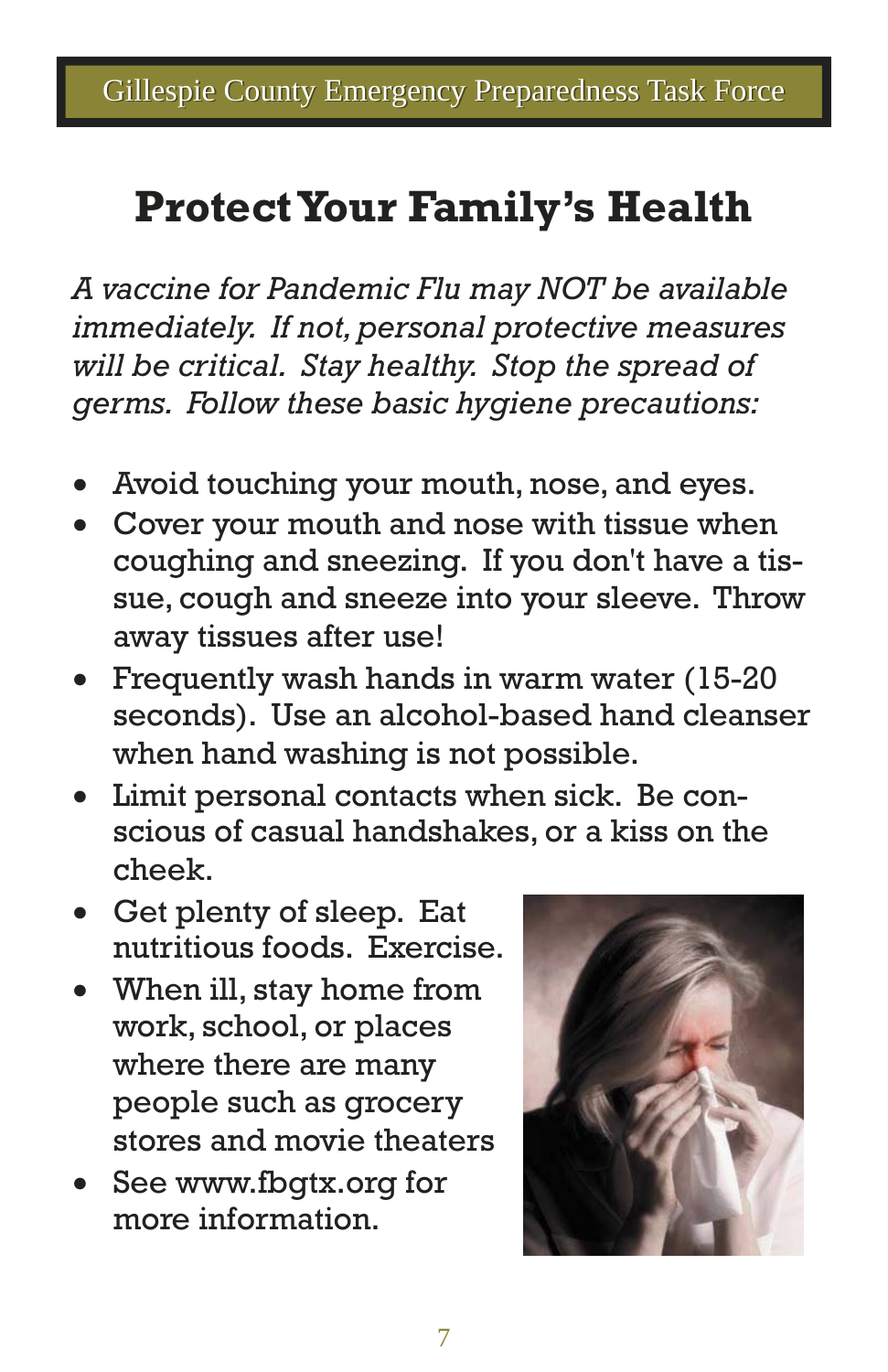### **How Can** *Your* **Family Prepare for a Pandemic?**

Prepare for an influenza pandemic now. Know what can happen during a pandemic and what you should do to lessen the impact on you and your



family. This checklist will help guide you in your preparations. For more information go to:

www.fbgtx.org or call 830-997-4249

### **To plan for a pandemic:**

1. Store a supply of water and food. During a pandemic, if you cannot get to a store, or if stores are out of supplies, it will be important to have extra supplies on hand. This can be useful in other emergencies as well, such as power outages or natural disasters. See pages 10-11 or www.readysouthtexas.gov for more information.

2. Get your annual flu shot.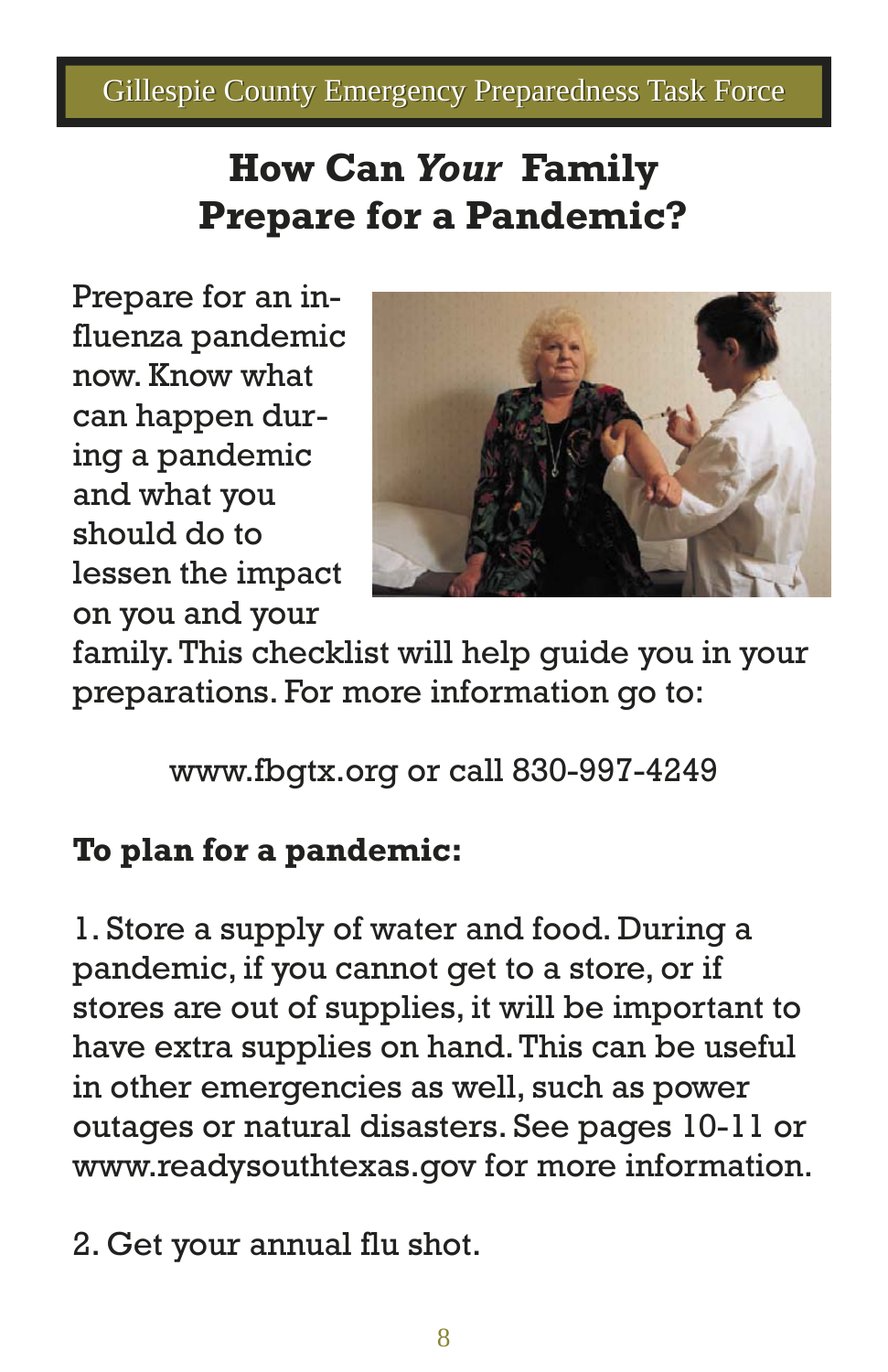3. If you do not have a primary health care provider who is familiar with your health and medical status, find one now.

4. Maintain a Family Emergency Health Information Sheet. List family member's name, blood type, any allergies, past or current medical conditions, and current medications and dosages.

5. Have any nonprescription drugs and other health supplies on hand, including pain relievers, stomach remedies, cough and cold medicines, fluids with electrolytes, and vitamins.

6. Volunteer with local groups to prepare and assist with emergency response.

7. Get involved in your community as it works to prepare for an influenza pandemic.

8. Talk with family members and loved ones about how they would be cared for if they got sick, or what will be needed to care for them at home.

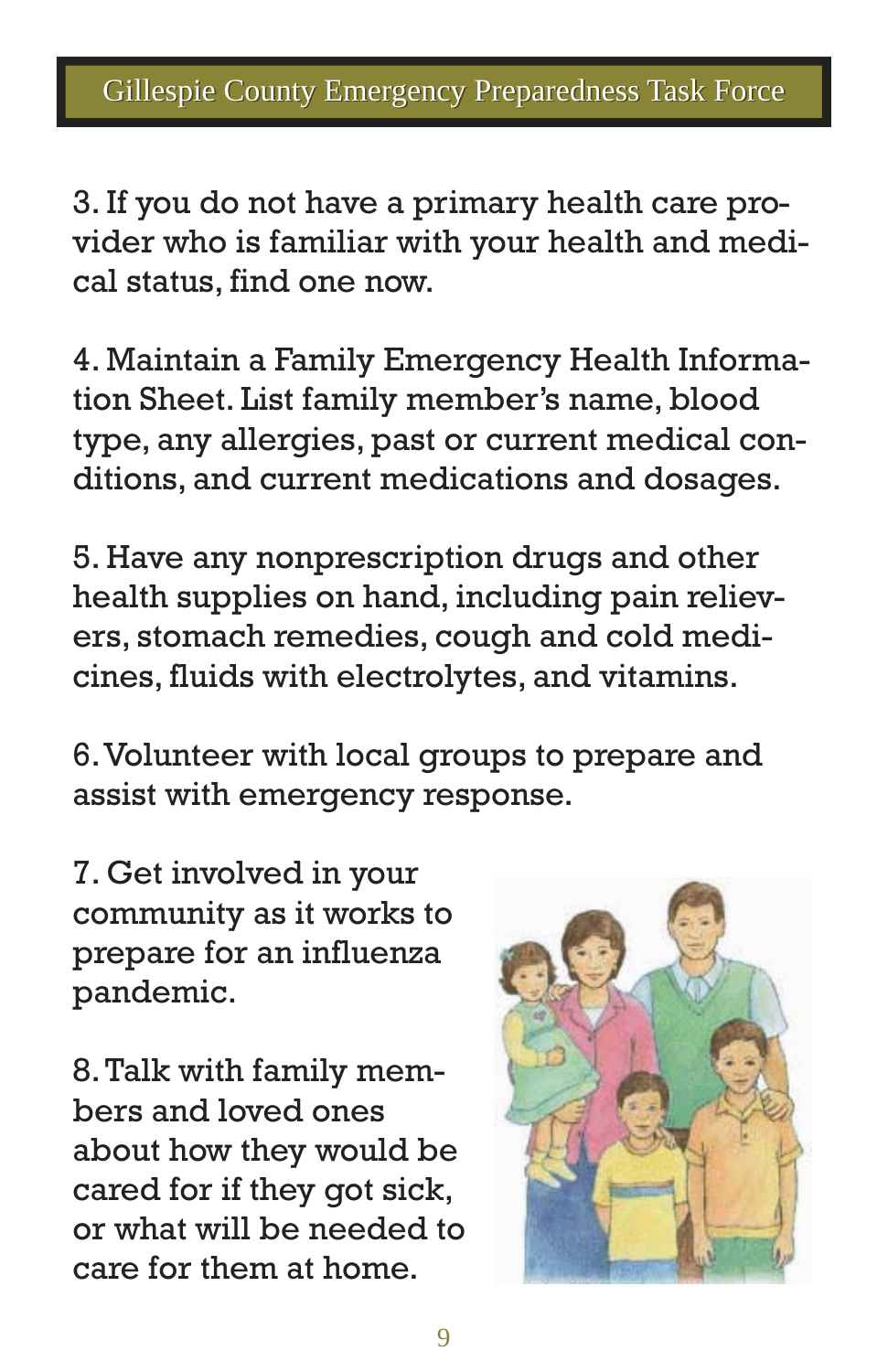### **Prepare a Kit of Emergency Supplies**

### **FOOD AND WATER**

- Keep at least a three-day supply of water per person
- Store at least a three-day supply of non-perishable food
- One gallon of water per person per day, for drinking and sanitation
- Children, nursing mothers, and sick people may need more water
- If you live in a warm weather climate more water may be necessary
- Store water tightly in clean plastic containers such as soft drink bottles
- Pack a manual can opener and eating utensils

### **Select foods that require no refrigeration, preparation or cooking and little or no water:**

- Ready to eat canned meats, fruits, vegetables
- Protein or fruit bars
- Dry cereal or granola
- Peanut Butter
- Dried Fruit
- Nuts
- Crackers
- Canned Juices
- Non-perishable pasteurized milk
- High energy foods
- Vitamins
- Food for infants
- Comfort/stress foods

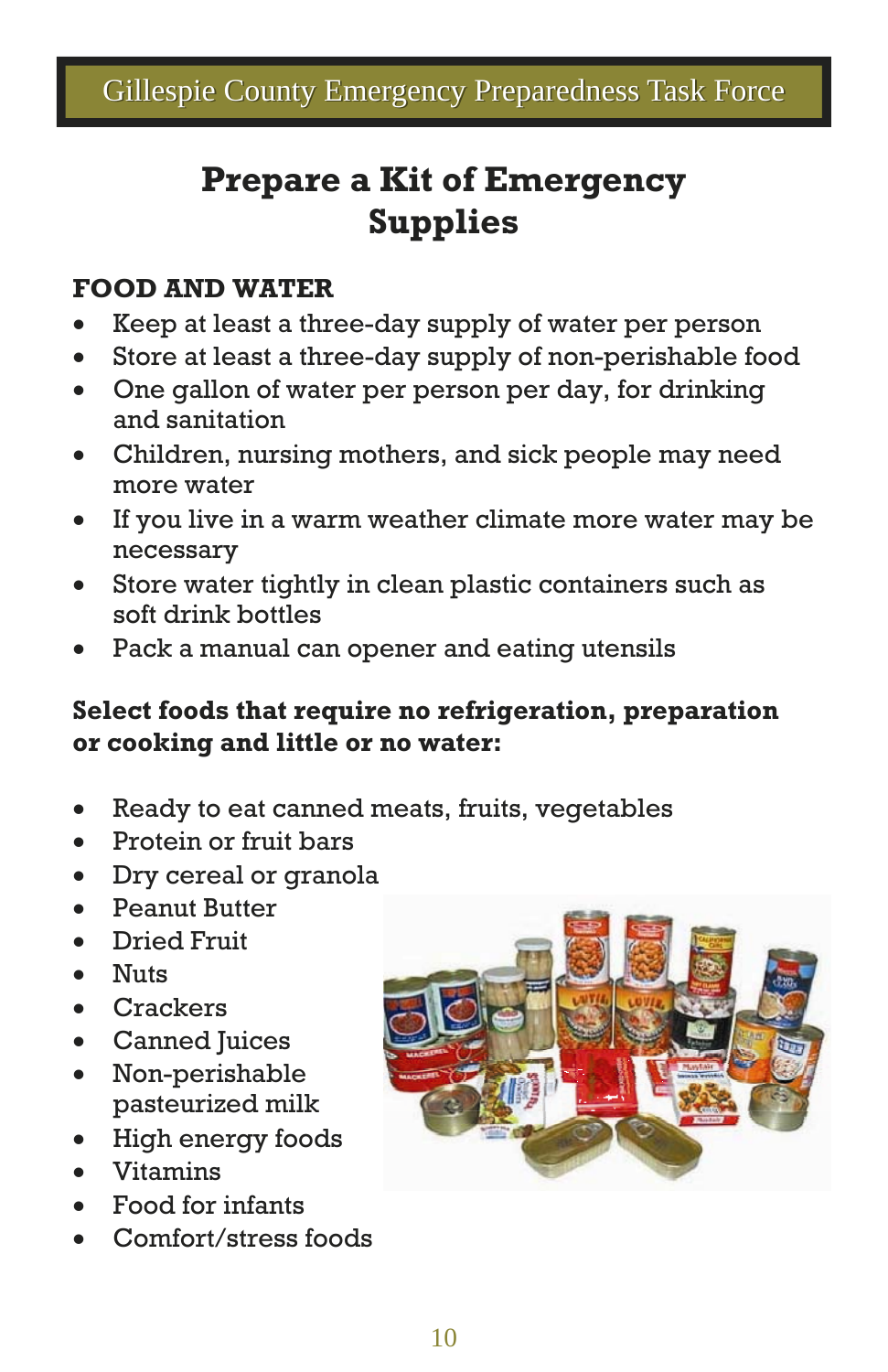### **FIRST AID**

- Two pairs of Latex, or other sterile gloves (if you are allergic to Latex).
- Sterile dressings to stop bleeding.
- Cleansing agent/soap and antibiotic towelettes to disinfect.
- Antibiotic ointment to prevent infection.
- Burn ointment to prevent infection.
- Adhesive bandages in a variety of sizes.



- Prescribed medical supplies such as glucose and blood pressure monitoring equipment and supplies.
- Thermometer
- Prescription medications you take every day such as insulin, heart medicine and asthma inhalers. You should periodically rotate medicines to account for expiration dates.
- Eye wash solution to flush the eyes or as general decontaminant.

#### *Non-prescription drugs:*

- Aspirin or non-aspirin pain reliever
- Anti-diarrhea medication
- Antacid (for upset stomach)
- Laxative

#### *Useful to have:*

- Scissors
- Tweezers
- Cell Phone
- Petroleum jelly or other lubricant